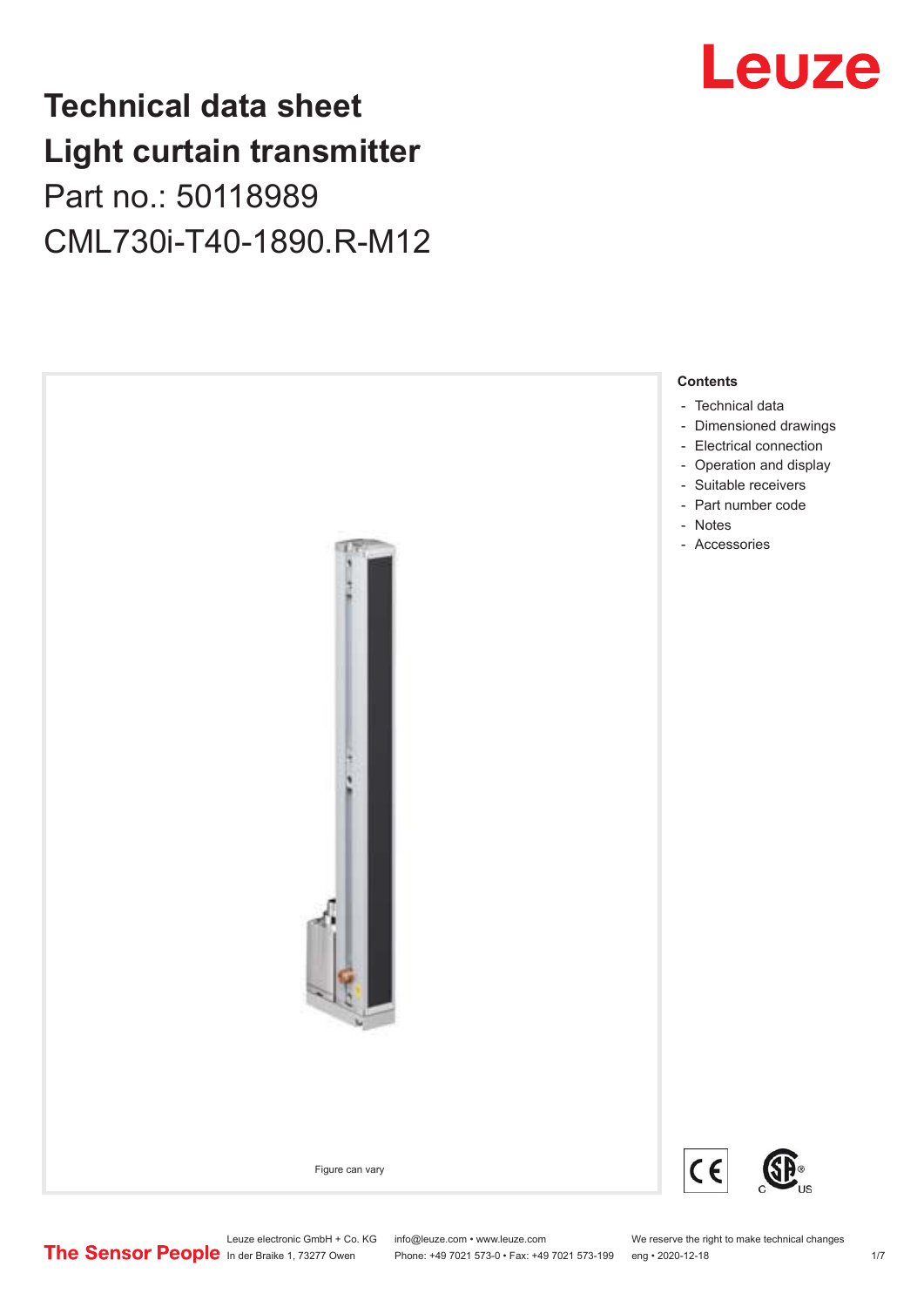# <span id="page-1-0"></span>**Technical data**

# Leuze

| <b>Basic data</b> |  |
|-------------------|--|
|-------------------|--|

| <b>Series</b>              | 730                                   |
|----------------------------|---------------------------------------|
| <b>Operating principle</b> | Throughbeam principle                 |
| Device type                | Transmitter                           |
| <b>Contains</b>            | Accessories for the use of the BT-2R1 |
| <b>Application</b>         | Detection of transparent objects      |
|                            | Object measurement                    |

### **Special version**

**Special version** Crossed-beam scanning

Diagonal-beam scanning Parallel-beam scanning

### **Optical data**

| <b>Operating range</b>             | Guaranteed operating range                                                                                  |
|------------------------------------|-------------------------------------------------------------------------------------------------------------|
| <b>Operating range</b>             | $0.3$ 9.5 m                                                                                                 |
| Operating range, transparent media | 0.33.5m                                                                                                     |
| <b>Operating range limit</b>       | Typical operating range                                                                                     |
| <b>Operating range limit</b>       | $0.212$ m                                                                                                   |
| <b>Measurement field length</b>    | 1.890 mm                                                                                                    |
| Number of beams                    | 48 Piece(s)                                                                                                 |
| <b>Beam spacing</b>                | $40 \text{ mm}$                                                                                             |
| <b>Light source</b>                | LED, Infrared                                                                                               |
| <b>LED light wavelength</b>        | 940 nm                                                                                                      |
|                                    |                                                                                                             |
| <b>Measurement data</b>            |                                                                                                             |
| Minimum object diameter            | 50 mm                                                                                                       |
|                                    |                                                                                                             |
|                                    |                                                                                                             |
| <b>Electrical data</b>             |                                                                                                             |
| Protective circuit                 | Polarity reversal protection                                                                                |
|                                    | Short circuit protected                                                                                     |
|                                    | Transient protection                                                                                        |
|                                    |                                                                                                             |
| Performance data                   |                                                                                                             |
| Supply voltage U <sub>B</sub>      | 18  30 V, DC                                                                                                |
| <b>Residual ripple</b>             | 0  15 %, From U <sub>p</sub>                                                                                |
| <b>Open-circuit current</b>        | 0  350 mA, The specified values refer<br>to the entire package consisting of trans-<br>mitter and receiver. |

| <b>Readiness delay</b> | 450 ms          |
|------------------------|-----------------|
| Cycle time             | 1 <sub>ms</sub> |
|                        |                 |

### **Connection**

| <b>Number of connections</b> | 1 Piece(s) |
|------------------------------|------------|
| <b>Plug outlet</b>           | Rear side  |

| <b>Connection 1</b>       |                        |
|---------------------------|------------------------|
| <b>Function</b>           | Connection to receiver |
| <b>Type of connection</b> | Connector              |
| <b>Thread size</b>        | M <sub>12</sub>        |
| Type                      | Male                   |
| <b>Material</b>           | Metal                  |
| No. of pins               | $5 - pin$              |
| Encoding                  | A-coded                |
|                           |                        |

### **Mechanical data**

| Design                   | Cubic                        |
|--------------------------|------------------------------|
| Dimension (W x H x L)    | 29 mm x 35.4 mm x 1,943 mm   |
| <b>Housing material</b>  | Metal                        |
| <b>Metal housing</b>     | Aluminum                     |
| Lens cover material      | Plastic                      |
| Net weight               | 2,050q                       |
| <b>Housing color</b>     | Silver                       |
| <b>Type of fastening</b> | Groove mounting              |
|                          | Via optional mounting device |
|                          |                              |

### **Operation and display**

| Type of display | ' FD.      |
|-----------------|------------|
| Number of LEDs  | 1 Piece(s) |

### **Environmental data**

| Ambient temperature, operation | -30  60 °C  |
|--------------------------------|-------------|
| Ambient temperature, storage   | $-40$ 70 °C |

### **Certifications**

| Degree of protection     | IP 65         |
|--------------------------|---------------|
| <b>Protection class</b>  | Ш             |
| <b>Certifications</b>    | c CSA US      |
| <b>Standards applied</b> | IEC 60947-5-2 |

#### **Classification**

| <b>Customs tariff number</b> | 90314990 |
|------------------------------|----------|
| eCl@ss 5.1.4                 | 27270910 |
| eCl@ss 8.0                   | 27270910 |
| eCl@ss 9.0                   | 27270910 |
| eCl@ss 10.0                  | 27270910 |
| eCl@ss 11.0                  | 27270910 |
| <b>ETIM 5.0</b>              | EC002549 |
| <b>ETIM 6.0</b>              | EC002549 |
| <b>ETIM 7.0</b>              | EC002549 |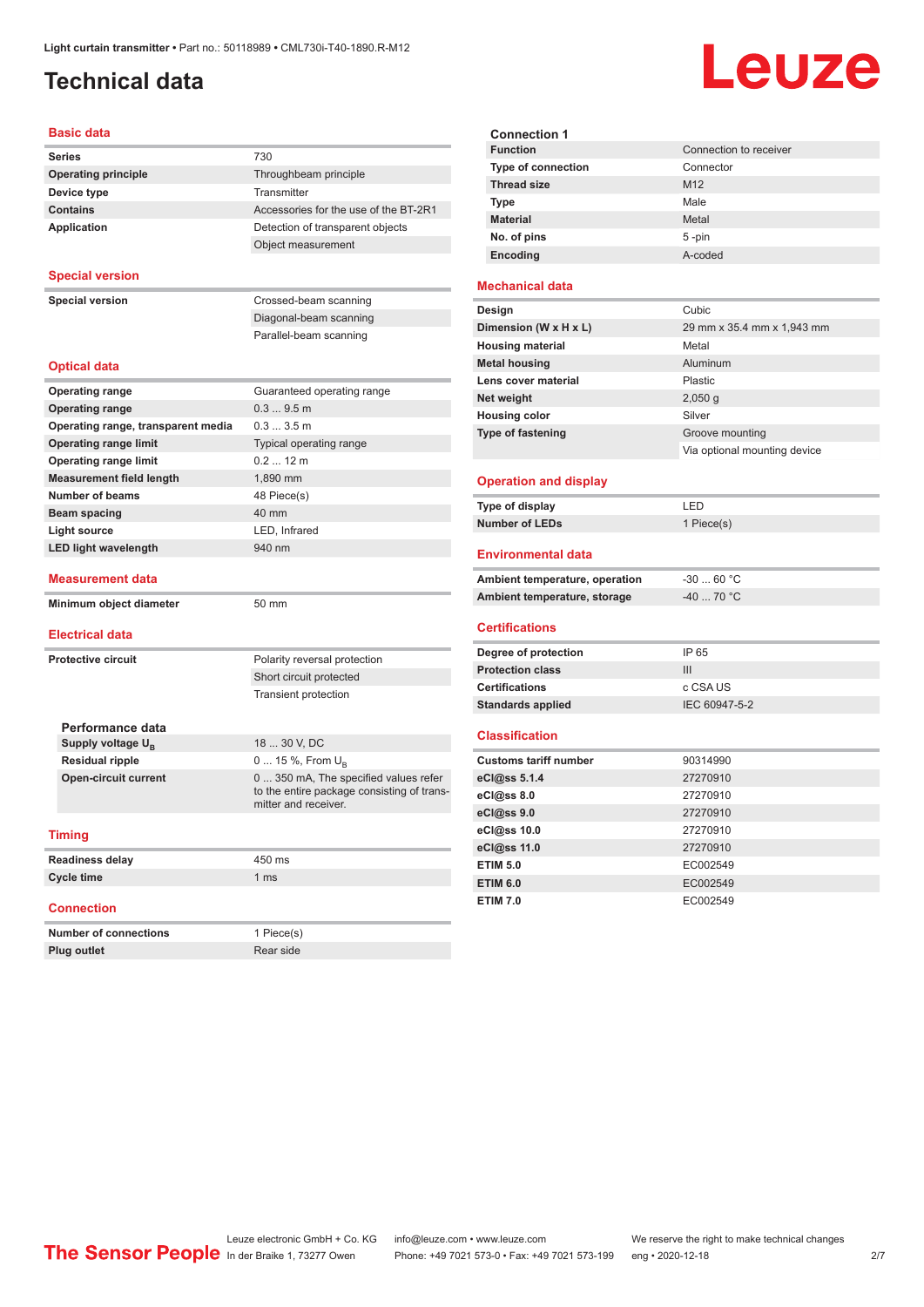# <span id="page-2-0"></span>**Dimensioned drawings**

All dimensions in millimeters



### A Beam spacing 40 mm

- B Measurement field length 1890 mm
- F M6 thread
- G Fastening groove
- L Profile length 1928 mm
- T Transmitter
- R Receiver
- Y 5 mm



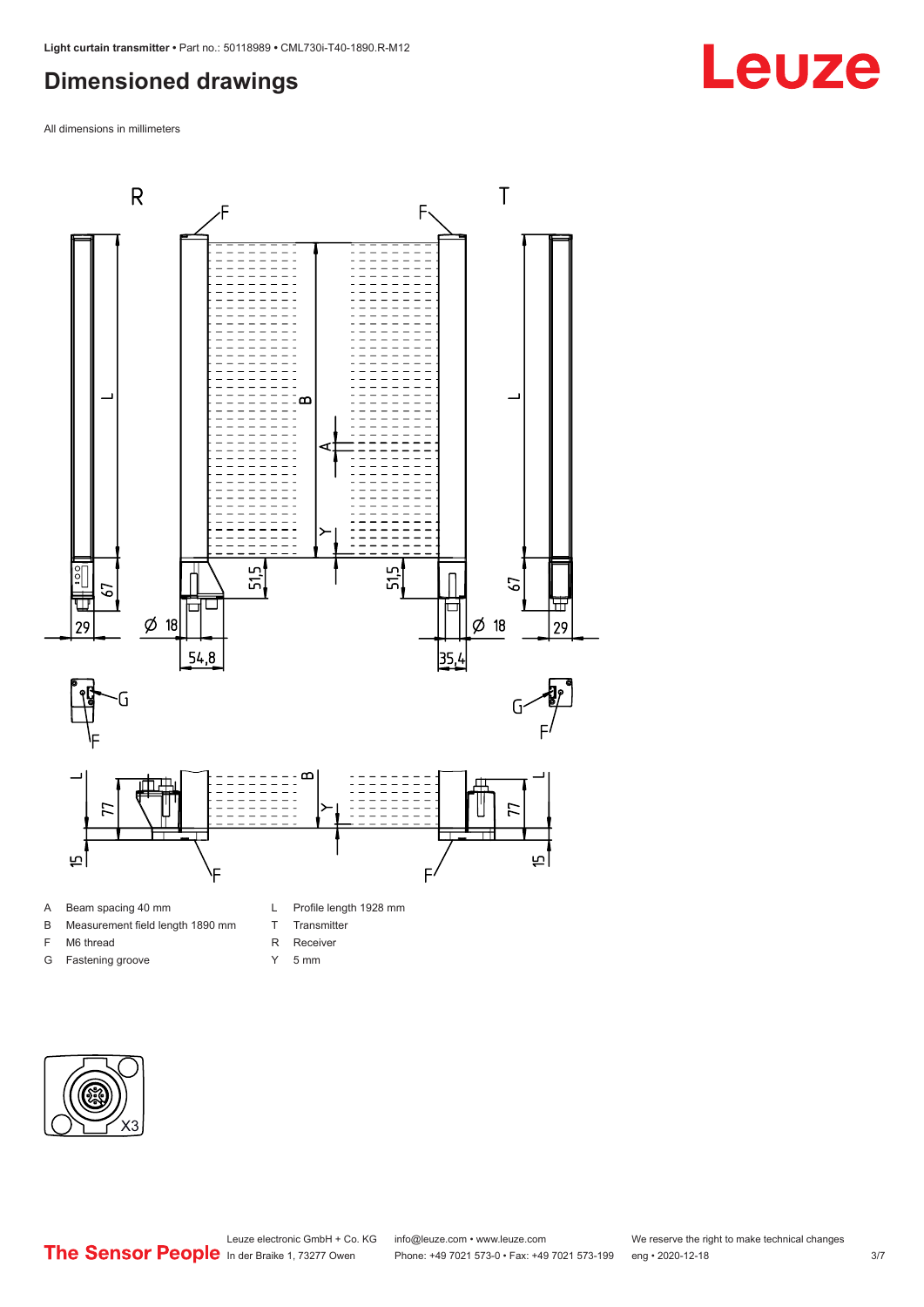# <span id="page-3-0"></span>**Electrical connection**

# Leuze

### **Connection 1**

| <b>Function</b>           | Connection to receiver |
|---------------------------|------------------------|
| <b>Type of connection</b> | Connector              |
| <b>Thread size</b>        | M12                    |
| <b>Type</b>               | Male                   |
| <b>Material</b>           | Metal                  |
| No. of pins               | $5$ -pin               |
| Encoding                  | A-coded                |

### **Pin Pin assignment 1** FE/SHIELD **2** V+ **3** GND **4** RS 485 Tx+ **5** RS 485 Tx-



# **Operation and display**

| Display                                      | <b>Meaning</b>                                           |
|----------------------------------------------|----------------------------------------------------------|
| Green, continuous light                      | Continuous mode                                          |
| Off                                          | No communication with the receiver / waiting for trigger |
| green, flashing in sync with the measurement | Measurement frequency display                            |

## **Suitable receivers**

| Part no. | <b>Designation</b>            | <b>Article</b>         | <b>Description</b>                                                                                                          |
|----------|-------------------------------|------------------------|-----------------------------------------------------------------------------------------------------------------------------|
| 50119127 | CML730i-R40-<br>1890.R/CN-M12 | Light curtain receiver | Operating range: 0.3  9.5 m<br>Interface: CANopen<br>Connection: Connector, M12, Rear side, 8-pin                           |
| 50119288 | CML730i-R40-<br>1890.R/CV-M12 | Light curtain receiver | Operating range: 0.3  9.5 m<br>Analog outputs: 2 Piece(s), Voltage, Current<br>Connection: Connector, M12, Rear side, 8-pin |
| 50123435 | CML730i-R40-<br>1890.R/D3-M12 | Light curtain receiver | Operating range: 0.3  9.5 m<br>Interface: RS 485 Modbus<br>Connection: Connector, M12, Rear side, 8-pin                     |
| 50119207 | CML730i-R40-<br>1890.R/L-M12  | Light curtain receiver | Operating range: 0.3  9.5 m<br>Interface: IO-Link<br>Connection: Connector, M12, Rear side, 8-pin                           |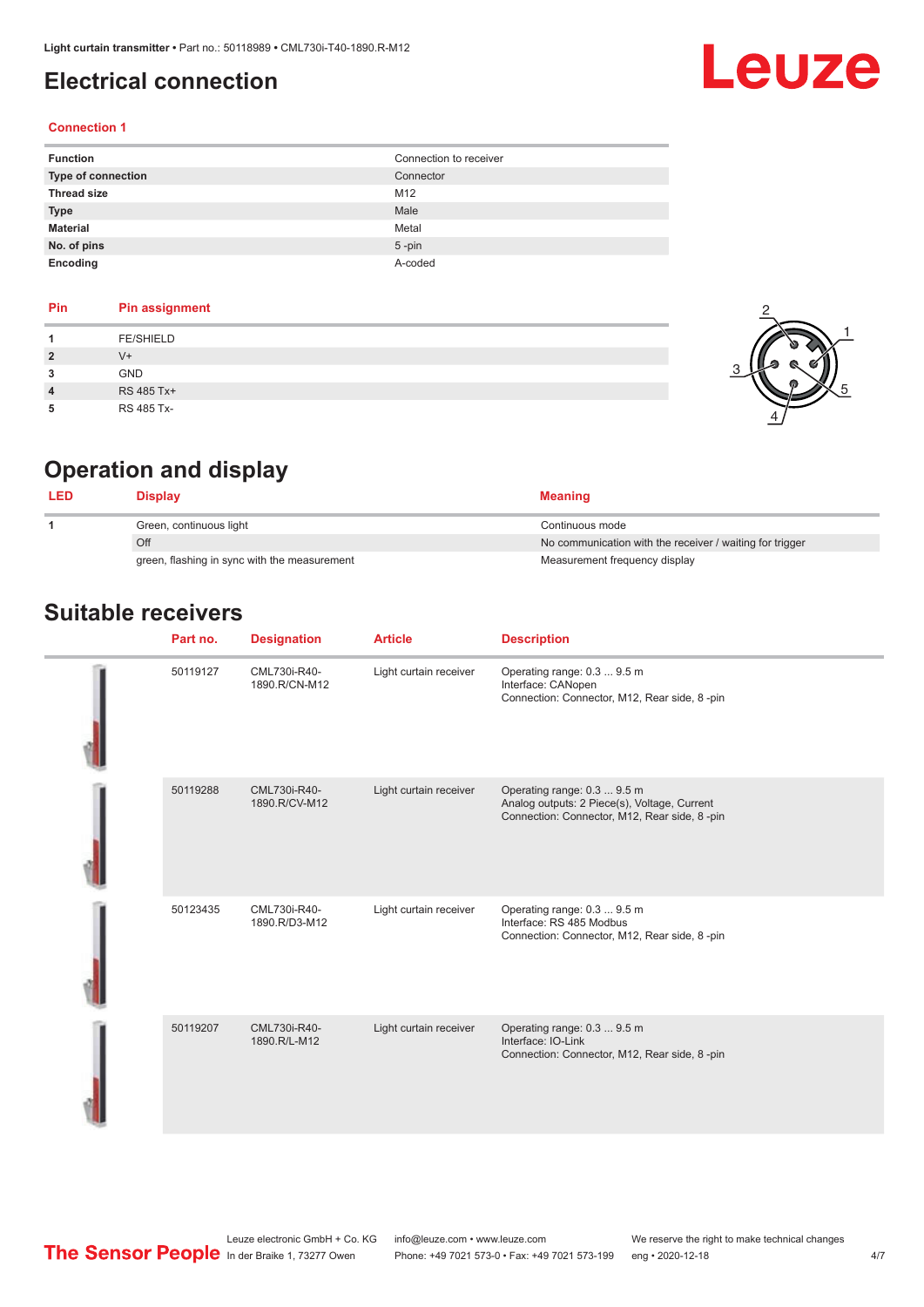## <span id="page-4-0"></span>**Suitable receivers**

# Leuze

| Part no. | <b>Designation</b>            | <b>Article</b>         | <b>Description</b>                                                                                    |
|----------|-------------------------------|------------------------|-------------------------------------------------------------------------------------------------------|
| 50123225 | CML730i-R40-<br>1890.R/PB-M12 | Light curtain receiver | Operating range: 0.3  9.5 m<br>Interface: PROFIBUS DP<br>Connection: Connector, M12, Rear side, 8-pin |
| 50131829 | CML730i-R40-<br>1890.R/PN-M12 | Light curtain receiver | Operating range: 0.3  9.5 m<br>Interface: PROFINET<br>Connection: Connector, M12, Rear side, 8-pin    |

## **Part number code**

Part designation: **CML7XXi-YZZ-AAAA.BCCCDDD-EEEFFF**

| <b>CML</b>  | <b>Operating principle</b><br>Measuring light curtain                                                                                     |
|-------------|-------------------------------------------------------------------------------------------------------------------------------------------|
| 7XXi        | <b>Series</b><br>720i: 720i series<br>730i: 730i series                                                                                   |
| Υ           | Device type<br>T: transmitter<br>R: receiver                                                                                              |
| <b>ZZ</b>   | Beam spacing<br>05:5 mm<br>10:10 mm<br>20:20 mm<br>40:40 mm                                                                               |
| <b>AAAA</b> | Measurement field length [mm], dependent on beam spacing                                                                                  |
| в           | Equipment<br>A: connector outlet, axial<br>R: rear connector outlet                                                                       |
| <b>CCC</b>  | Interface<br>L: IO-Link<br>/CN: CANopen<br>/PB: PROFIBUS<br>/PN: PROFINET<br>/CV: Analog current and voltage output<br>/D3: RS 485 Modbus |
| <b>DDD</b>  | <b>Special equipment</b><br>-PS: Power Setting                                                                                            |
| EEE         | <b>Electrical connection</b><br>M12: M12 connector                                                                                        |
| <b>FFF</b>  | -EX: Explosion protection                                                                                                                 |
|             | <b>Note</b>                                                                                                                               |
|             |                                                                                                                                           |
|             | $\&$ A list with all available device types can be found on the Leuze website at www.leuze.com.                                           |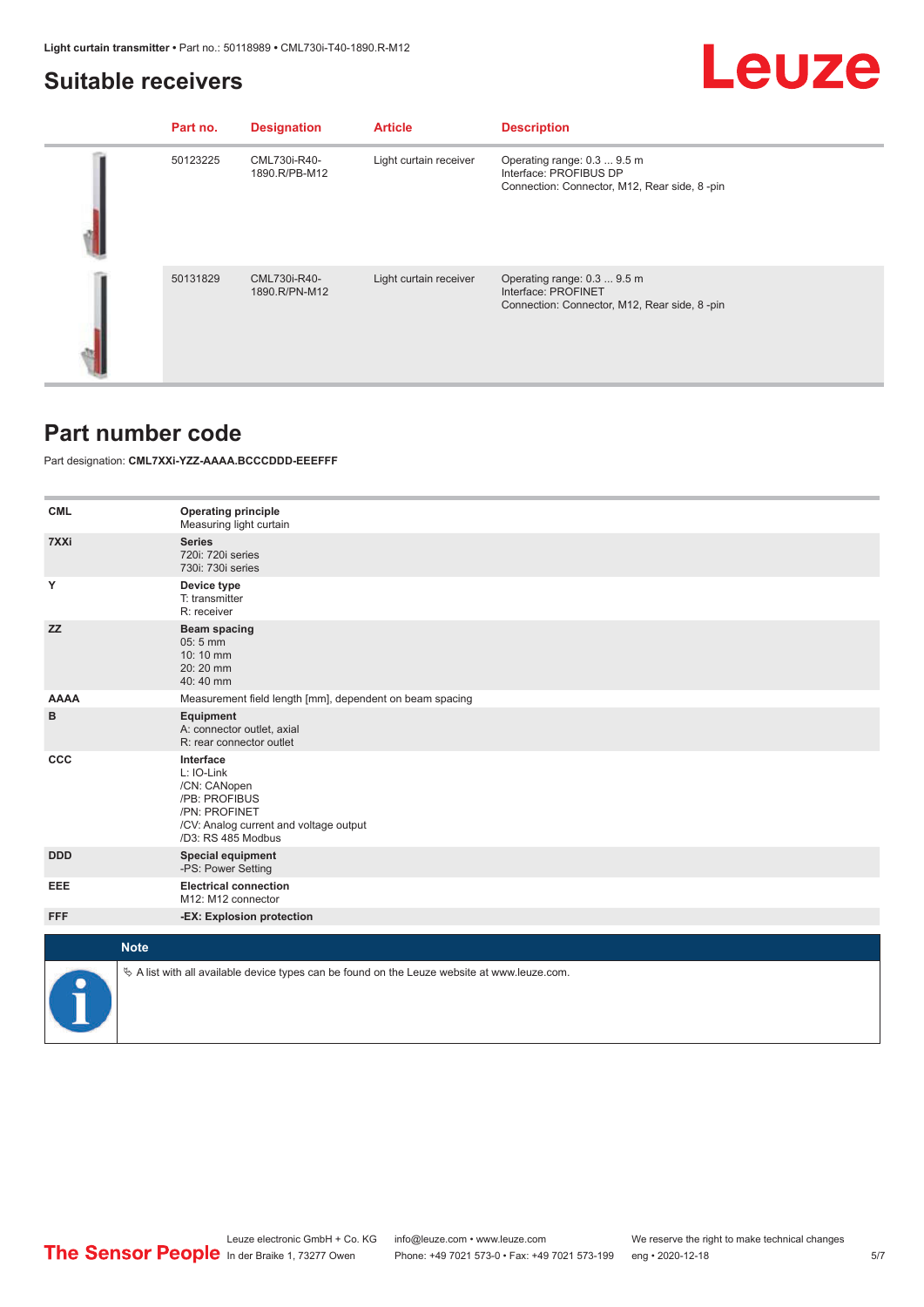# <span id="page-5-0"></span>**Notes**



### **Observe intended use!**

 $\%$  This product is not a safety sensor and is not intended as personnel protection.

 $\%$  The product may only be put into operation by competent persons.

 $\%$  Only use the product in accordance with its intended use.

| <b>For UL applications:</b>                                                                                                                                                     |
|---------------------------------------------------------------------------------------------------------------------------------------------------------------------------------|
| $\%$ For UL applications, use is only permitted in Class 2 circuits in accordance with the NEC (National Electric Code).                                                        |
| These proximity switches shall be used with UL Listed Cable assemblies rated 30V, 0.5A min, in the field installation, or equivalent (categories: CYJV/<br>CYJV7 or PVVA/PVVA7) |

### **Accessories**

# Connection technology - Interconnection cables

|   |        | Part no. | <b>Designation</b>                     | <b>Article</b>        | <b>Description</b>                                                                                                                                                                                                                                    |
|---|--------|----------|----------------------------------------|-----------------------|-------------------------------------------------------------------------------------------------------------------------------------------------------------------------------------------------------------------------------------------------------|
| Ø | ⊙<br>œ | 50129781 | <b>KDS DN-M12-5A-</b><br>M12-5A-P3-050 | Interconnection cable | Suitable for interface: IO-Link, DeviceNet, CANopen<br>Connection 1: Connector, M12, Axial, Female, A-coded, 5-pin<br>Connection 2: Connector, M12, Axial, Male, A-coded, 5-pin<br>Shielded: Yes<br>Cable length: 5,000 mm<br>Sheathing material: PUR |

# Mounting technology - Mounting brackets

|                    | Part no. | <b>Designation</b> | <b>Article</b>      | <b>Description</b>                                                                                                                                                                                                        |
|--------------------|----------|--------------------|---------------------|---------------------------------------------------------------------------------------------------------------------------------------------------------------------------------------------------------------------------|
| <b>All Control</b> | 50142900 | BT 700M.5-2SET     | Mounting device set | Design of mounting device: Bracket mounting<br>Fastening, at system: Through-hole mounting, T slotted hole<br>Mounting bracket, at device: Screw type, Sliding block<br>Type of mounting device: Rigid<br>Material: Steel |

# Mounting technology - Swivel mounts

| Part no. | <b>Designation</b> | <b>Article</b>       | <b>Description</b>                                                                                                                                          |
|----------|--------------------|----------------------|-------------------------------------------------------------------------------------------------------------------------------------------------------------|
| 429046   | <b>BT-2R1</b>      | Mounting bracket set | Fastening, at system: Through-hole mounting<br>Mounting bracket, at device: Clampable<br>Type of mounting device: Turning, 360°<br>Material: Metal, Plastic |

Leuze